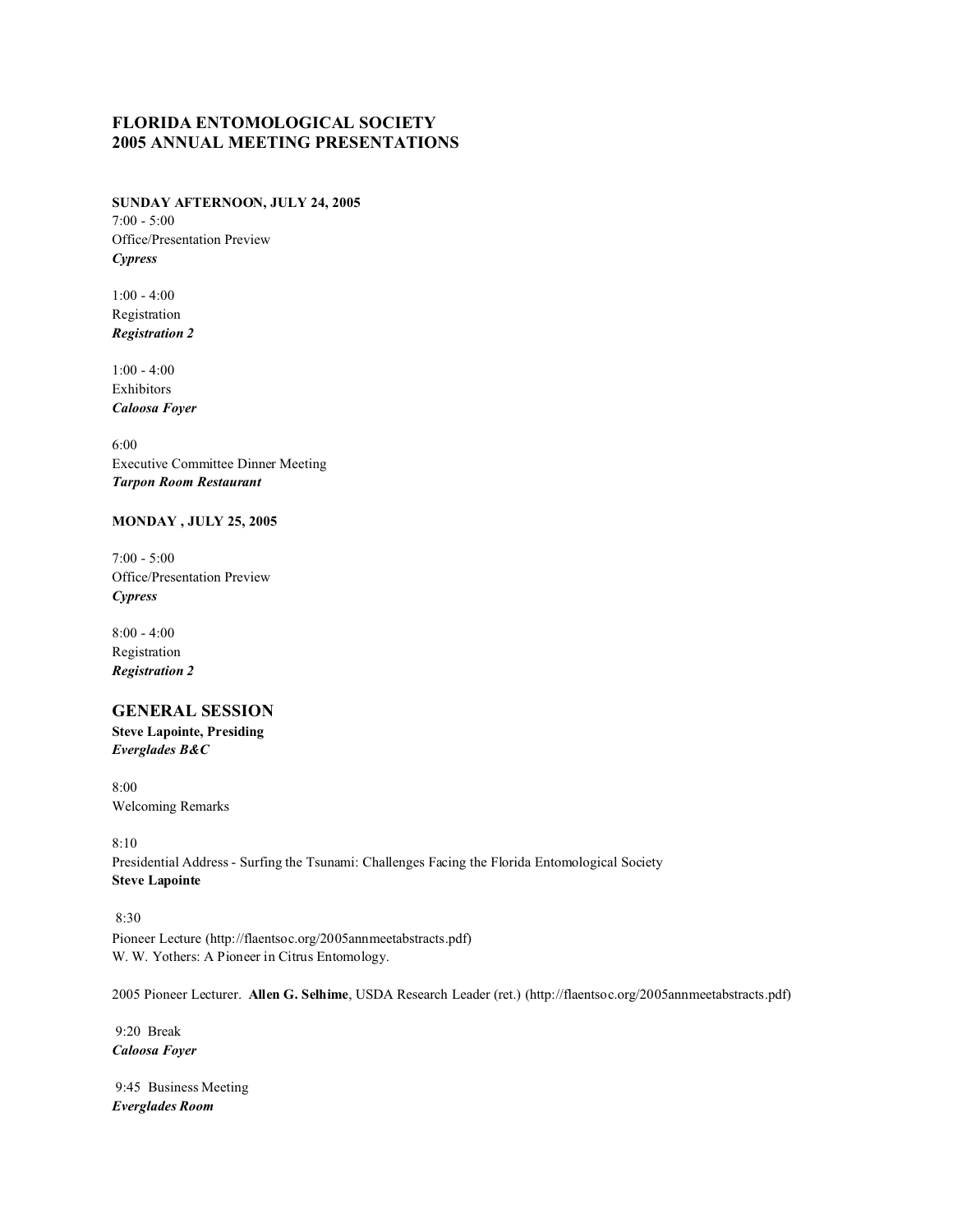12:00 Lunch Break

## **MONDAY, JULY 25, 2005 POSTER SESSION (Authors present from 2:00-3:00) 10:00 AM - 5:30 PM** *Island Room*

DSP 1. Semi-artificial rearing system for the pepper weevil, *Anthonomus eugenii* Cano. **Karla M. Addesso** and Heather J. McAuslane. University of Florida, Entomology & Nematology Department, P.O. Box 110620, Gainesville, FL 32611-0620

DSP 2. Genitalic identification of *Spodoptera* moths (Lepidoptera: Noctuidae) trapped in Florida with *S. litura* pheromone lures, and and how to distinguish them from *S. litura* and *S. littoralis*, two exotic species. **Julieta Brambila**. USDA-APHIS-PPQ, P.O. Box 147100, Gainesville, FL 32614-7100

DSP 3. Citrus greening disease in Florida: Monitoring high risk areas through GIS and demographic census data. **Andrea B. Chavez**, Eduardo M. Varona, and Brett Miller. FDACS-DPI-CAPS, 1911 SW 34th Street, Gainesville, FL 32608

DSP 4. Effect of solasodine on feeding behavior and oviposition of *Anthonomus tenebrosus* (Coleoptera: Curculionidae), a potential biological control agent of tropical soda apple, *Solanum viarum*. **Bobbie Jo Davis**, Julio Medal, James Cuda, and Frank Slansky, Jr. UF - Entomology & Nematology Department, Bldg. 970, Natural Area Drive, Rm. 2118, P.O. Box 110620, Gainesville, FL 32611-0620

DSP 5. Defoliator pests of plantain (*Musa* AAB, sub-group plantain cv. Hartón) in western Venezuela. **Oscar Domínguez**, Raúl Ramírez, Eleodoro Inciarte, and M. Esther Burgos. Unidad Técnica Fitosanitaria, Facultad de Agronomía, La Universidad del Zulia, Maracaibo, Venezuela.

DSP 6. Development of a pheromone-based synthetic attractant for the cactus moth. **N. D. Epsky,** B. D. Dueben, S. D. Hight, J. E. Carpenter, P.E.A. Teal, and R. R. Heath. USDA/ARS, SHRS, 13601 Old Cutler Rd., Miami, FL 33158

DSP 7. An expert/information system: Weevil biological control agents of aquatic and terrestrial weeds in the United States and Canada. **M. Haseeb**, C.W. O'Brien, and R.W. Flowers. Center for Biological Control, Florida A&M University, Tallahassee, FL 32307-4100

DSP 8. From bugs to bases: Determining function, related pathways, and cellular location of gene products through EST annotation. **Laura E. Hunnicutt** and Wayne B. Hunter. USDA ARS USHRL, Subtropical Insects Research Unit, 2001 S. Rock Rd., Ft. Pierce, FL 34945

DSP 9. Reducing glassy-winged sharpshooters using insect-infecting viruses, *Homalodisca coagulata* (Say) (Hemiptera: Cicadellidae). **Wayne B. Hunter**, Ute Albrecht, and Dianne Achor. United States Horticultural Research Lab, USDA-ARS, Subtropical Insect Research Unit, Fort Pierce, FL, 34945

DSP 10. Molecular characterization of delta-9 desaturase 1 from the glassy-winged sharpshooter, *Homalodisca coagulata* (Hemiptera: Cicadellidae). **C.S. Katsar**, W.B. Hunter, P. Dang, and C. A. Cleland. Subtropical Insect Research Unit, United States Horticultural Research Lab, USDA-ARS, Fort Pierce, FL, 34945

DSP 11. Delta-9 desaturase from the *Diaprepes* root weevil. **C.S. Katsar**, W.B. Hunter, and S.L. Lapointe. Subtropical Insect Research Unit, United States Horticultural Research Lab, USDA-ARS, Fort Pierce, FL, 34945

DSP 12. Molecular analysis of capsid protein of *Homalodisca Coagulata* Virus-1. A new virus from the glassy-winged sharpshooter, *Homalodisca coagulata* (Say) (Hemiptera: Cicadellidae). **C.S. Katsar**, W.B. Hunter, P.M. Dang, and J.X. Chaparro. USDA-ARS Horticultural Research Lab, 2001 South Rock Road, Fort Pierce, FL 34982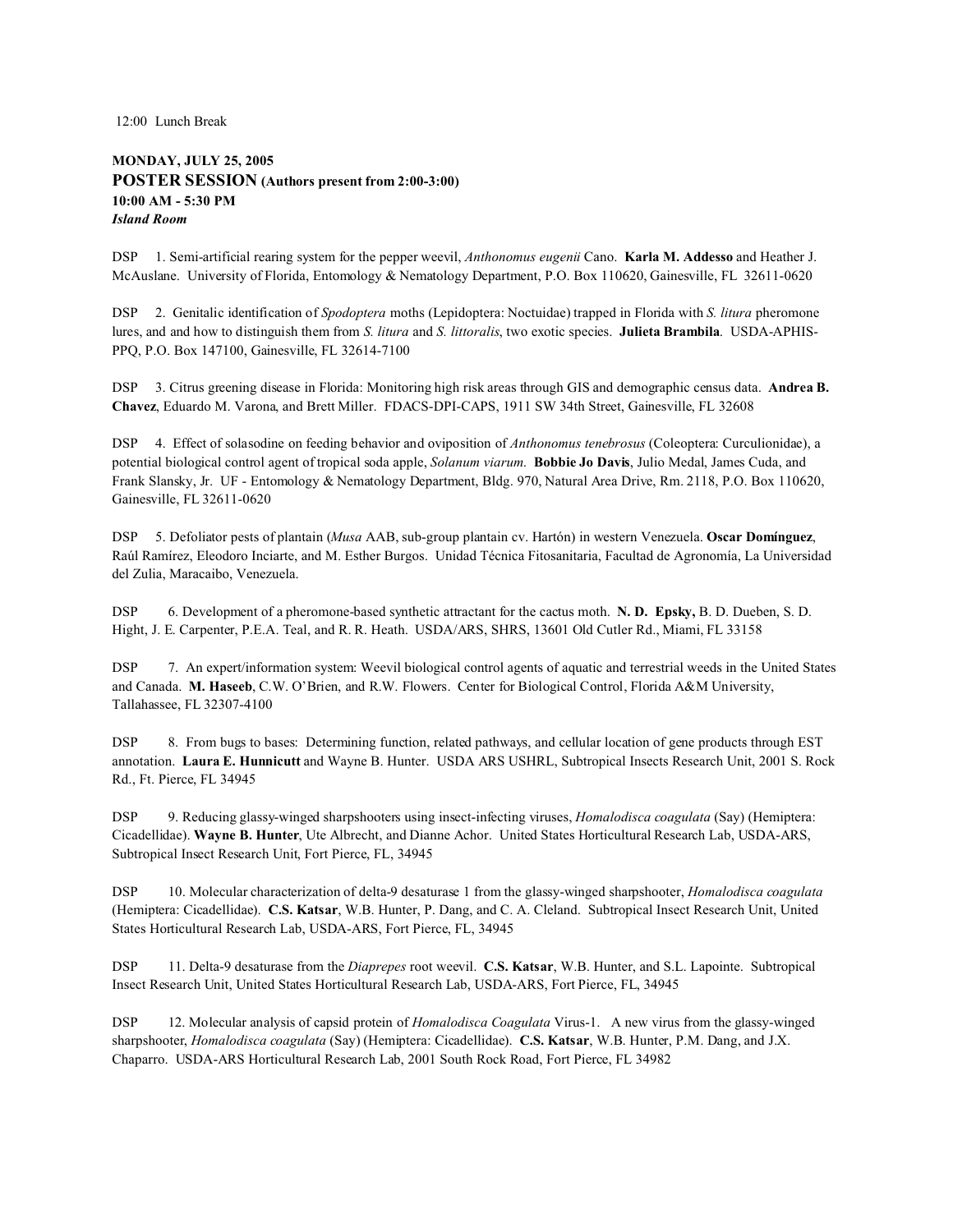DSP 13. A rice dwarf-like virus isolated from the salivary gland of the glassy-winged sharpshooter, the vector of Pierce's disease of grapes. **C.S. Katsar**, and W.B. Hunter. Subtropical Insect Research Unit, United States Horticultural Research Lab, USDA-ARS, Fort Pierce, FL, 34945

DSP 14. Phylogenetic analysis of delta-9 desaturases within the Hemiptera. **C.S. Katsar** and W.B. Hunter. Subtropical Insect Research Unit, United States Horticultural Research Lab, USDA-ARS, Fort Pierce, FL, 34945

DSP 15. Sharpshooter herbivory: Targeting the bulls-eye between aphid and caterpillar signature defense responses. **Jerry Mozoruk**, Laura Hunnicutt, Michael Bausher, Ronald Cave, and Wayne Hunter. USDA ARS USHRL 2001 S. Rock Road, Fort Pierce, FL 34945

DSP 16. Influence of juvenile hormones and protein on male Caribbean fruit fly (Diptera: Tephritidae) sexual success. **Rui** Pereira, John Sivinski, and Peter Teal. Center for Medical, Agricultural and Veterinary Entomology P.O. Box 14565, Gainesville, FL 32604, USA

DSP 17. The importance of color pattern in the speciation of *Heliconius heurippa* (Lepidoptera: Nymphalidae). **Christian Salcedo**. McGuire Center for Lepidoptera and Biodiversity, Florida Museum of Natural History, S.W. 34th Street and Hull Road, P.O. Box 112710, Gainesville, Fl 32611-8525

DSP 18. Inherited sterility a potential tool for risk assessment of biological control agents: Effects of radiation treatment on *Cactoblastis cactorum* oviposition preference. **Colothdian D. Tate** and James E. Carpenter. USDA-ARS, CPMRU, P.O. Box 748, 2747 Davis Rd., Tifton, GA 31793-0748

DSP 19. An extracellular Cu Zn superoxide dismutase from *Lysiphlebus testaceipes*. **Allen Weathersbee** and Laura Boykin. USDA, ARS, USHRL, 2001 South Rock Road, Fort Pierce, FL 34945

DSP 20. Evaluation of traps performance for the detection of the Banana Root Borer *Cosmopolites sordidus* on plantain crops. **R. A. Franqui**, José A. Chavarría-Carvajal, and Carlos Flores-Ortega. Department of Horticulture, University of Puerto Rico-Mayagüez Campus

DSP 21. The first observed association between nematodes and carpenter bees. **Natsumi Kanzaki**. Fort Lauderdale Research and Education Center, University of Florida/IFAS, Ft. Lauderdale, FL

DSP 22. *Diachasmimorpha longicaudata* entomopoxvirus (DlEPV) DNA is present in eggs of the parasitic wasp *D. longicaudata*. **L.F. Matos** and P.O. Lawrence. University of Florida/ Entomology and Nematology Dept., Gainesville, Fl 32611-0620

# **MONDAY MORNING, JULY 25, 2005 SYMPOSIUM: Current Status of Some Recent, Non-Endemic Pest Insects in Florida Brian Cabrera, Organizer** *Caloosa B*

10:00

Introduction. **Brian Cabrera**, University of Florida, Ft. Lauderdale Research & Education Center, Davie, FL

#### 10:05

1. Advances in management methods for lobate lac scale, *Paratachardina lobata*. **Forrest W. (Bill) Howard**. University of Florida/IFAS, Ft. Lauderdale Research & Education Center, Davie, FL.

10:25

2. *Metamasius callizona*, an immigrant bromeliad-eating weevil, and Florida's native bromeliads. **Teresa Cooper**. University of Florida/IFAS, Entomology & Nematology Department, Gainesville, FL.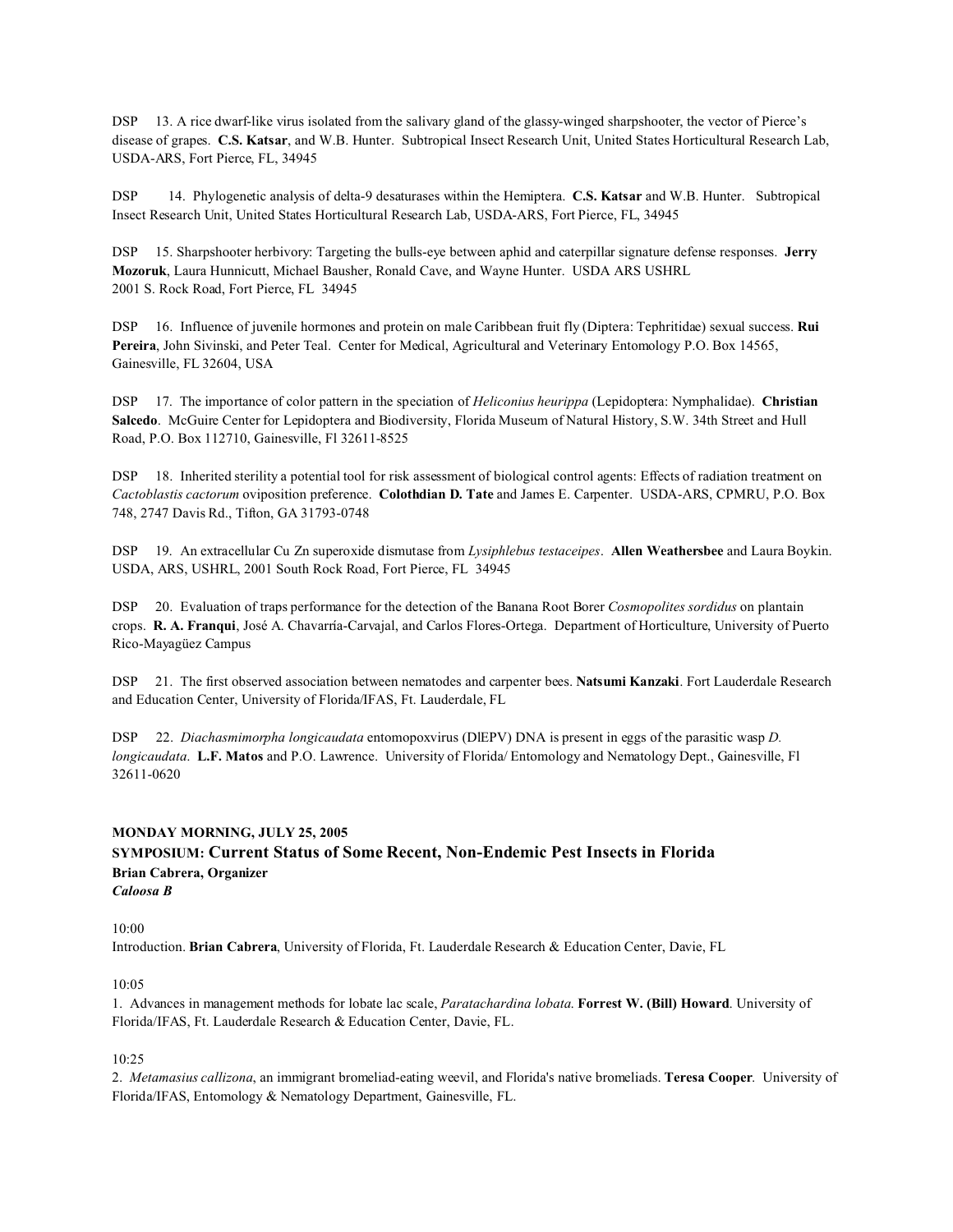3. *Cactoblastis cactorum* (Lepidoptera: Pyralidae): An update on the biology, current distribution and prospects for management of the cactus moth. **James P. Cuda**, Stephanie Bloem, James E. Carpenter, and Stephen D. Hight. University of Florida/IFAS, Entomology & Nematology Department, Gainesville, FL

#### 11:05 **Break**

11:20

4. Updates on pink hibiscus mealybug and sweet potato whitefly, biotype 'Q'. **Lance Osborne**. University of Florida/IFAS, Mid-Florida Research & Education Center, Apopka, FL.

11:40

5. Invasive termite pest species in Florida. **Nan-Yao Su**. University of Florida/IFAS, Ft. Lauderdale Research & Education Center, Davie, FL.

#### 12:00

6. Meet the white-footed ant. **John Warner**. University of Florida/IFAS, Ft. Lauderdale Research & Education Center, Davie, FL.

12:25

Closing comments and panel discussion: **Speakers**

12:00-1:00 Luncheon -- Graduate students with **Pioneer Lecturer**, **A. G. Selhime** *Everglades A*

# **MONDAY AFTERNOON, JULY 25, 2005 SYMPOSIUM: Regulatory/Government Programs on Invasive Pests Amy Roda, Mike Shannon, Paul Hornby, Organizers** *Caloosa B*

2:00

Overview. **Mike Shannon**. USDA APHIS PPQ, Gainesville, FL.

2:30

7. Current efforts to exclude invasive pests at the port of entry. **Fernando Lenis**. USDA APHIS PPQ, Miami Inspection Station Miami, FL.

3:00

8. Cooperative Agricultural Pest Survey (CAPS). **Adam Silagyi**. Division of Plant Industry, Florida Department of Agriculture and Consumer Services.

### 3:30 **Break**

#### 3:45

9. Group decision process involved in developing responses to new invasive pest threats. **Brian Spears**. USDA APHIS PPQ CPHST Raleigh, NC.

#### 4:15

10. Industries perspective and involvement with invasive pest problems. **Jim Spratt**. Florida Nursery, Growers and Landscape Association, Orlando, FL.

#### 4:45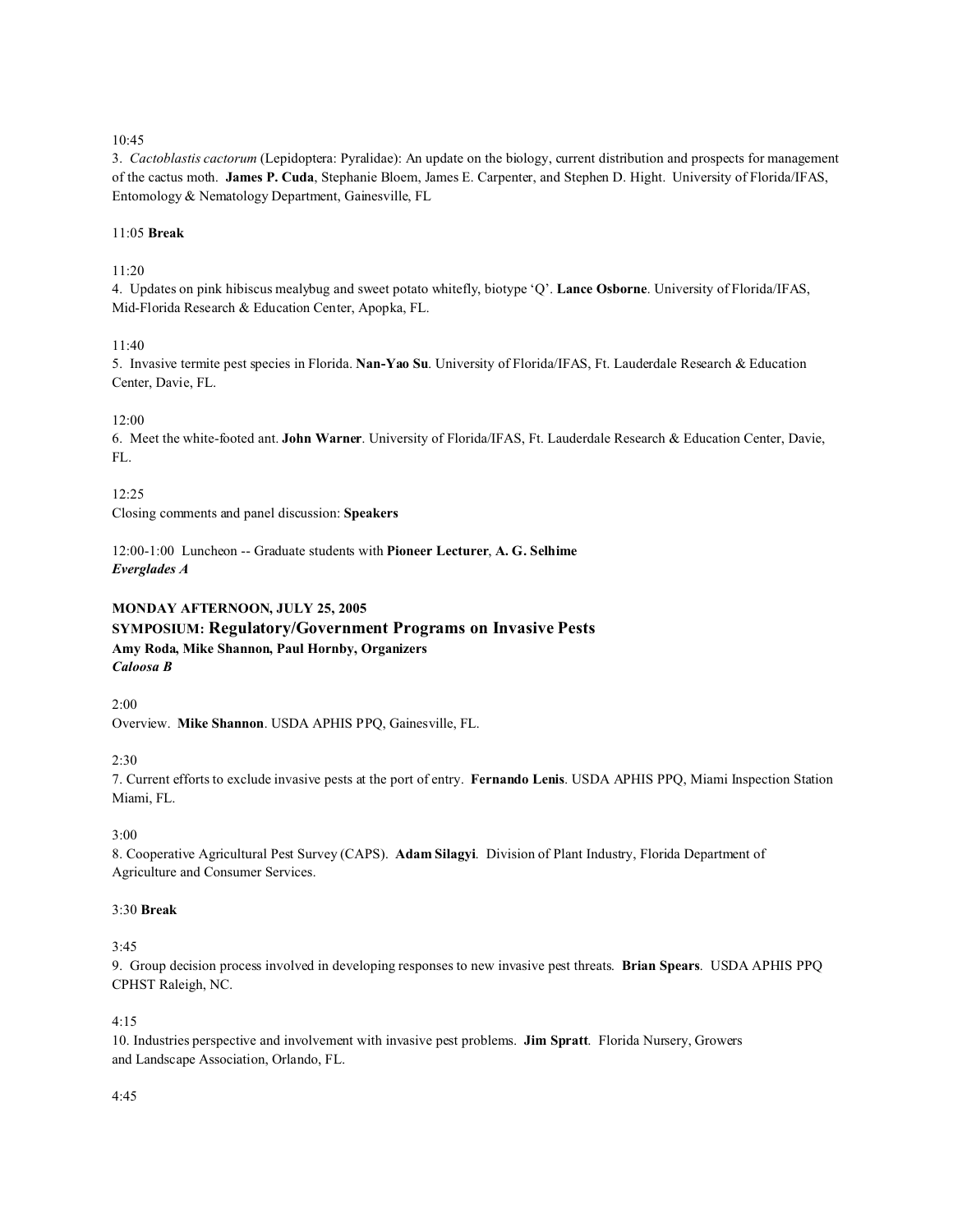#### Panel Discussion

**Waldy Klassen**, University of Florida, IFAS, TREC, Homestead, FL **Connie Riherd**, Florida Department of Agriculture and Consumer Services, Gainesville, FL. **Jim Spratt**, Florida Nursery, Growers and Landscape Association, Orlando, FL **Don Schmitz**, Florida Department of Environmental Protection, Tallahassee, FL. **Lance Osborne**, University of Florida, IFAS, Apopka, FL

# **MONDAY AFTERNOON, JULY 25, 2005 CONCURRENT SESSION: Student Paper Competition, Doctor of Philosophy M. Toapanta, Organizer**

*Caloosa A*

2:00 Introduction and Instructions

#### 2:05

11. Dispersal behavior of flower-thrips in Highbush and Rabbiteye blueberry fields. **Héctor Alejandro Arévalo** and Oscar Liburd. Department of Entomology & Nematology, University of Florida, Gainesville, FL

#### 2:19

12. Effects of quantity and quality of competing light sources on catch efficacy of UV light traps. **Matthew D. Aubuchon**. Department of Entomology & Nematology, Building 970 Natural Area Drive / Gainesville, FL 32611

#### 2:33

13. Termite digestive enzymes. **Joseph A. Smith**. Department of Entomology & Nematology, University of Florida

#### 2:47

14. Mechanisms of resistance in St. Augustine grass lines to southern chinch bug, *Blissus insularis* Barber (Hemiptera: Lygaeidae). **M. Rangasamy**, H. J. McAuslane, R. H. Cherry, and R.T. Nagata. Dept. Of Entomology and Nematology, University of Florida, Gainesville FL 32608

#### 3:01

15. An essential cue used by *Triaspis eugenii* Wharton and Lopez-Martinez (Hymenoptera: Braconidae) to locate host eggs of pepper weevil, *Anthonomus eugenii* Cano (Coleoptera: Curculionidae). **Esteban Rodriguez**, Philip A. Stansly, and David J. Schuster. University of Florida, Southwest Florida Research and Education Center, Immokalee, FL 34142.

#### 3:15

16. Susceptibility of selected Rabbiteye blueberry varieties to cranberry tipworm (Diptera: Cecidomyiidae) attack and effectiveness of reduced-risk insecticides for control. **Craig Roubos** and Oscar Liburd. University of Florida Entomology and Nematology, Building 970 Natural Area Dr., PO Box 110620, Gainesville, FL 32611-0620

### 3:29

### **Break**

3:45

17. Survival and development of neonate lepidopterous pests on resistant Romaine lettuce. **A. Sethi**, H. J. McAuslane, R. T. Nagata, and G. S. Nuessly. Dept. of Entomology & Nematology, University of Florida, Gainesville, FL

#### 3:59

18. Identifying host-strain behavioral differences of fall armyworm in Florida (Lepidoptera: Noctuidae). **Charles J. Stuhl**, Robert L. Meagher, Jr., and Rodney N. Nagoshi. University of Florida/USDA-ARS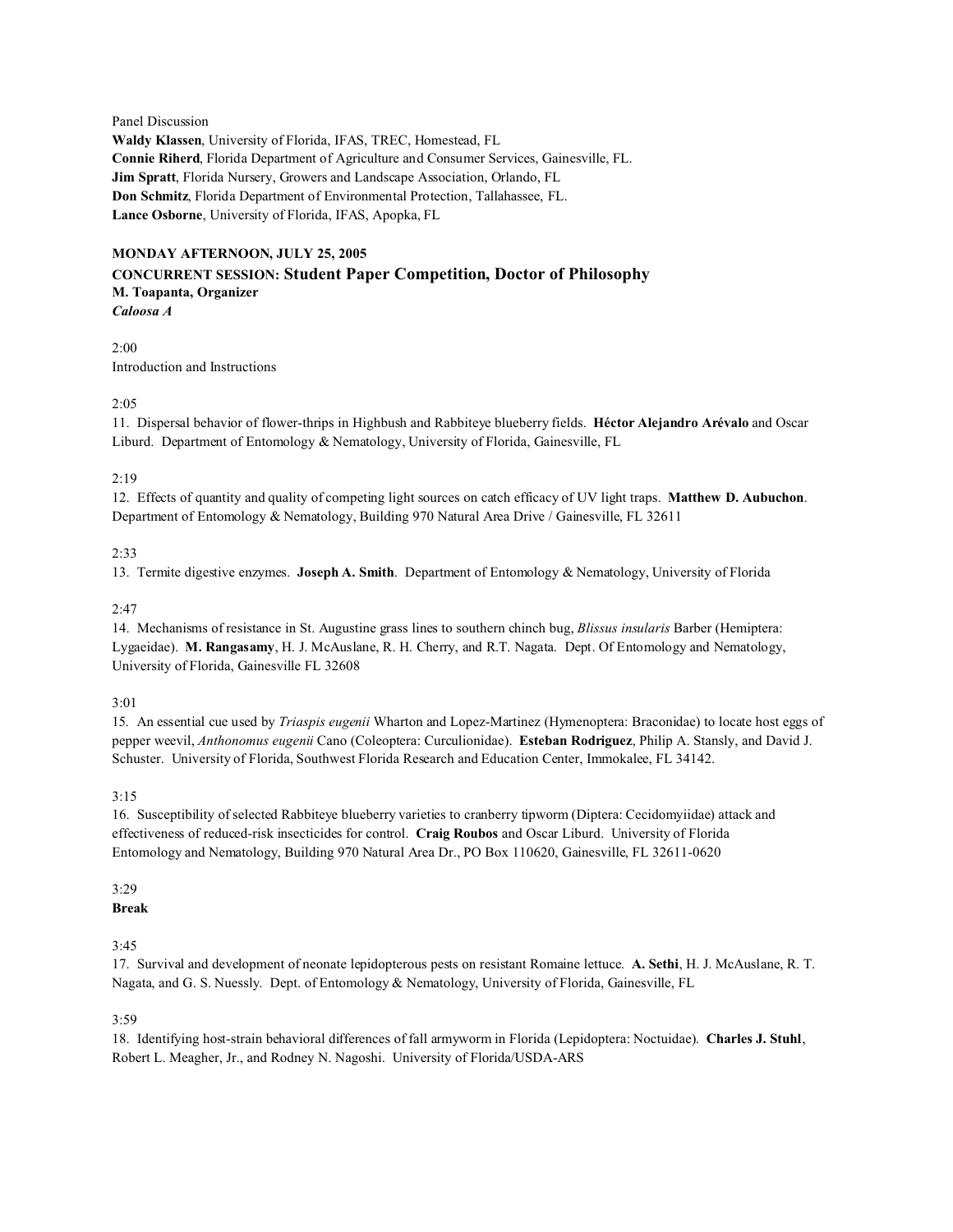19. A comparison of the effects of organophosphate insecticide exposure and temperature stress on *Wolbachia* infection and life history traits in *Aedes albopictus*. **Supat Wiwatanaratanabutr** and Pattamaporn Kittayapong. Center of Excellence for Vectors and Vector-Borne Diseases, Faculty of Science, Mahidol University, RamaVI Road, Bangkok, 10400 Thailand

4:27

20. Termite consumption of building materials causes thermal damage to building materials. **Cynthia Tucker** and Philip Koehler. University of Florida, Building 970 Natural Area Drive, Gainesville, Florida 32611

### 4:41

21. A novel approach for testing efficacy of new pesticide formulations for control of house flies. **Ricky Vazquez** and Phil Koehler. University of Florida, Dept. Entomology & Nematology, Natural Area Drive, Gainesville, FL 32611

6:30-8:30 **Reception/Mixer -** *Gardens Ballroom*

**Industry Exhibits -** *Caloosa Foyer*

#### **TUESDAY MORNING, JULY 26, 2005**

7:00-8:00 **Past Presidents' Breakfast** *Tarpon House*

8:00 - 4:00 Registration *Registration 2*

 $8:00 - 4:00$ Exhibitors *Caloosa Foyer*

9:00-12:00

**WORKSHOP: Household Invaders ID Workshop. Bill Kern and Brian Cabrera, Presenters** *Everglades A*

**TUESDAY MORNING, JULY 26, 2005 CONCURRENT SESSION: Student Paper Competition, Master of Science M. Toapanta, Organizer** *Everglades B*

8:00 Introduction and Instructions

8:05

22. Development of trapping methods for the pink hibiscus mealybug *Maconellicoccus hirsutus* (Green) (Homoptera: Pseudococcidae). **Antonio Francis**. Florida A&M University, 1434 Melvin Street, Apt. 2 Tallahassee, FL. 32301

8:19

23. Efficacy of borates in ethylene glycol against the eastern subterranean termite. **Colin D Hickey**. Department of Entomology and Nematology, University of Florida, Building 970 Natural Area Drive, Gainesville, Florida 32611

8:33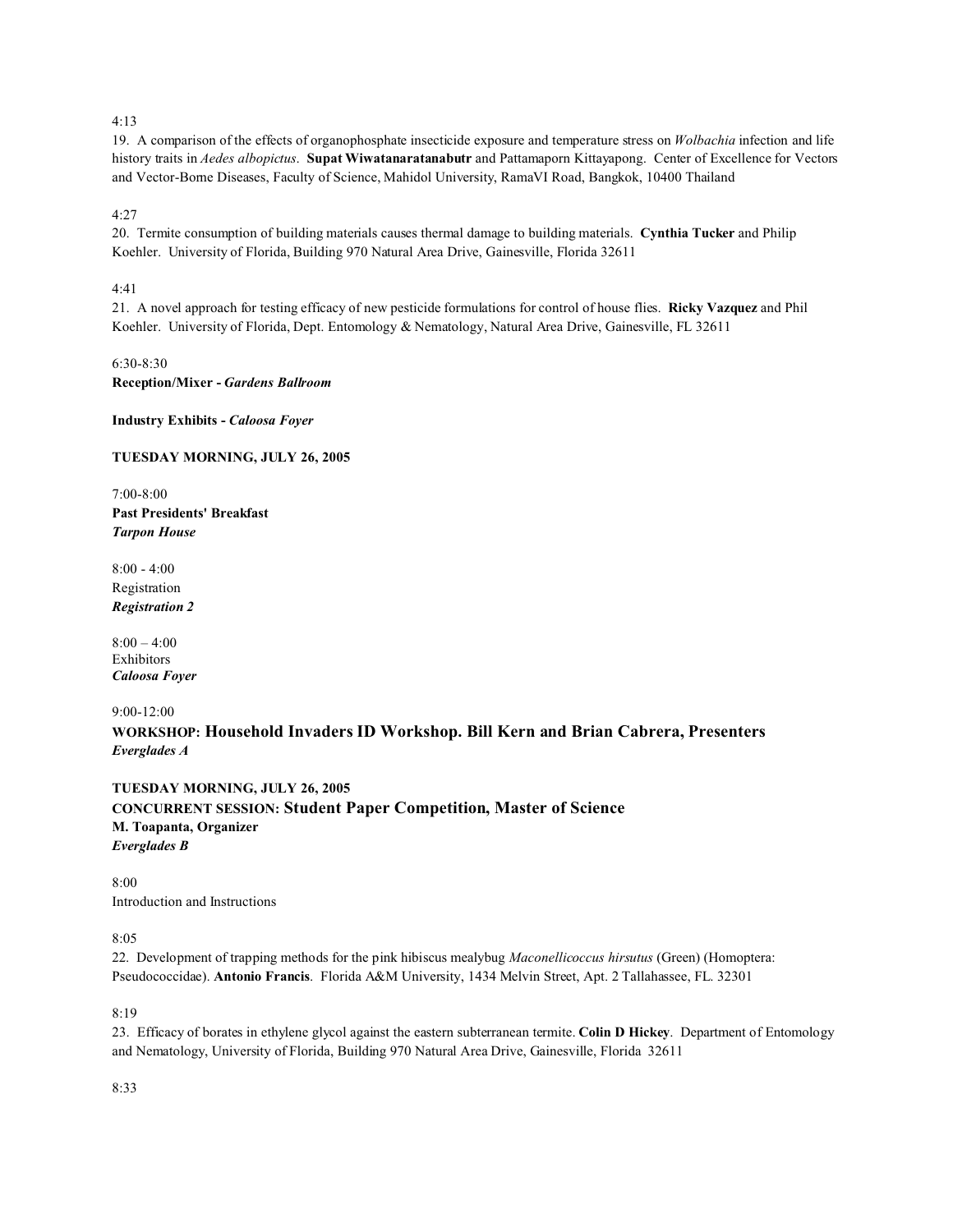24. Developing IPM techniques for sap beetle pests of strawberries. **Crystal A. Kelts**, Oscar E. Liburd, and Baldwyn Torto. Entomology and Nematology Department. University of Florida. PO Box 110620, Gainesville, FL 32611-0620

8:47

25. Laboratory evaluation of perimeter treatments for control of the pharaoh ant, *Monomorium pharaonis* (L.). **David Melius**. University of Florida Entomology Dept. University of Florida. PO Box 110620, Gainesville, FL 32611-0620

#### 9:01 **Break**

#### $9.20$

26. Cockroach bait aversion. **Linda NcHerne**. Department of Entomology & Nematology, University of Florida

#### 9:34

27. The effect of different attractants and arrestants on the efficacy of fly trap ability to catch the house fly, *Musca domestica* L. **Ryan Welch** and P. Koehler. Building 970 Natural Area Dr. Gainesville, FL 32611

#### 9:48

28. Prospects for biological control of strawberry guava, *Psidium cattleianum* Sabine, in Florida. **Frank J. Wessels** and James P. Cuda. University of Florida, Entomology and Nematology Dept., Gainesville, Florida

#### 10:02

29. Controlling twospotted spider mite (*Tetranychus urticae* Koch) in Florida with single and combination treatments of *Phytoseiulus persimilis*, *Neoseiulus californicus*, and Acramite. **Elena M. Rhodes** and Oscar E. Liburd. Entomology and Nematology Department. University of Florida, PO Box 110620, Gainesville, FL 32611-0620

#### 10:16

30. CPVC & termiticides. **Justin S. Saunders**. Department of Entomology & Nematology, University of Florida

10:30 Break

### **POSTER SESSION continued**

**10:00 AM - 5:30 PM** *Island Room*

**CONCURRENT SESSION Continued Contributed Papers, General Entomology S. Lapointe, Moderator** *Everglades C*

#### 10:45 **Introduction**

10:50

31. The complete nucleotide sequence and gene organization of the mitochondrial genome of the Korean hairstreak, *Coreana raphaelis* (Lepidoptera: Lycaenidae). **Iksoo Kim**, Eun-Mee Lee, Kwang-Youl Seol, Eun-Young Yun, Jae-Sam Hwang, and Byng Rae Jin. Department of Agricultural Biology, The National Institute of Agricultural Science and Technology, Suwon 441- 100, Korea

11:00

32. Mitochondrial and microsatellite data for *Anastrepha suspensa* (Caribbean fruit fly): Implications for Caribbean biogeography. **Laura M. Boykin**, Robert G. Shatters, Jr., David G. Hall, Ken Hibbard, and Ann Fritz. Subtropical Insects Research Unit, USDA-ARS-USHRL, 2001 South Rock Road, Ft. Pierce, Florida 34945

11:10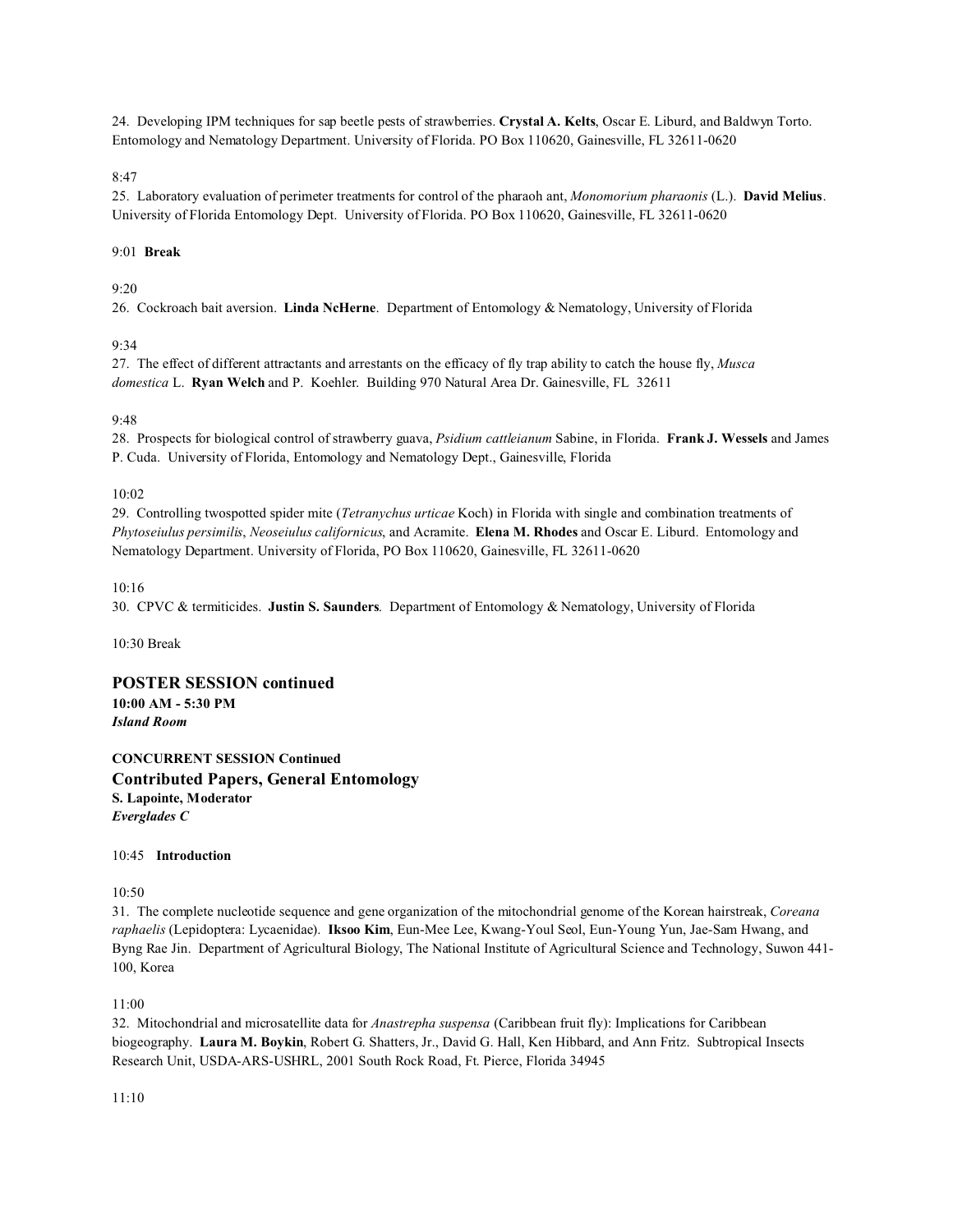33. Sensitivity of acetylcholinesterase in a field strain of the fall armyworm, *Spodoptera frugiperda* (J.E. Smith). **S. J. Yu**. Department of Entomology & Nematology, University of Florida, Gainesville, FL 32611

12:00-2:30 **TUESDAY, JULY 26, 2005 AWARDS LUNCHEON**  *Gardens Ballroom*

**TUESDAY AFTERNOON, JULY 27, 2005 SYMPOSIUM: Research in Insect Genetics Wayne Hunter, Organizer** *Caloosa B*

2:30

Opening Remarks. Wayne Hunter. USDA-ARS, U. S. Horticultural Research Laboratory, Fort Pierce, FL.

#### $2:35$

34. A JcDNV-derived somatic transformation vector for insects and the role of viral enhancer sequences. **Paul Shirk**. USDA-ARS Center for Medical, Agricultural, and Veterinary Entomology, Gainesville, FL

#### 3:05

35. Utilization of an EST library created from the red imported fire ant, *Solenopsis invicta*, for discovery of new microbial control pathogens. **Steve Valles**. USDA-ARS Center for Medical, Agricultural, and Veterinary Entomology, Gainesville, FL

### 3:35 Break

 $3:50$ 

36. Gene discovery and transcript profiling during fruit development and leaf damage in grapefruit. **Xiomara Sinisterra-Hunter**. University of Florida, and USDA-ARS, Fort Pierce, FL

4:20

37. Long Oligo Microarray Applications in Entomology and Related Disciplines. **Phillip M. Douglass**. Agilent Technologies, Germantown, MD

4:50 General Discussion

**TUESDAY AFTERNOON, JULY 26, 2005 CONCURRENT SESSION Contributed Papers, General Entomology R. Scheffrahn, Moderator** *Everglades C*

#### 2:30 **Introduction**

2:35

38. Survey on the termite associate nematodes in south Florida. **Natsumi Kanzaki**, Rudolf H. Scheffrahn, Robin M. Giblin-Davis. Fort Lauderdale Research and Education Center, University of Florida/IFAS

2:45

39. Performance of Recruit(r) IV against North American subterranean termites (Isoptera: Rhinotermitidae) when evaluated in a quarterly monitoring program**. J. E. Eger**, T. H. Atkinson, L.-C. Lee, M. T. Messenger, P. A. Neese, E. M. Thoms, and M. P. Tolley. Dow AgroSciences, 2606 S. Dundee Blvd., Tampa, FL 33629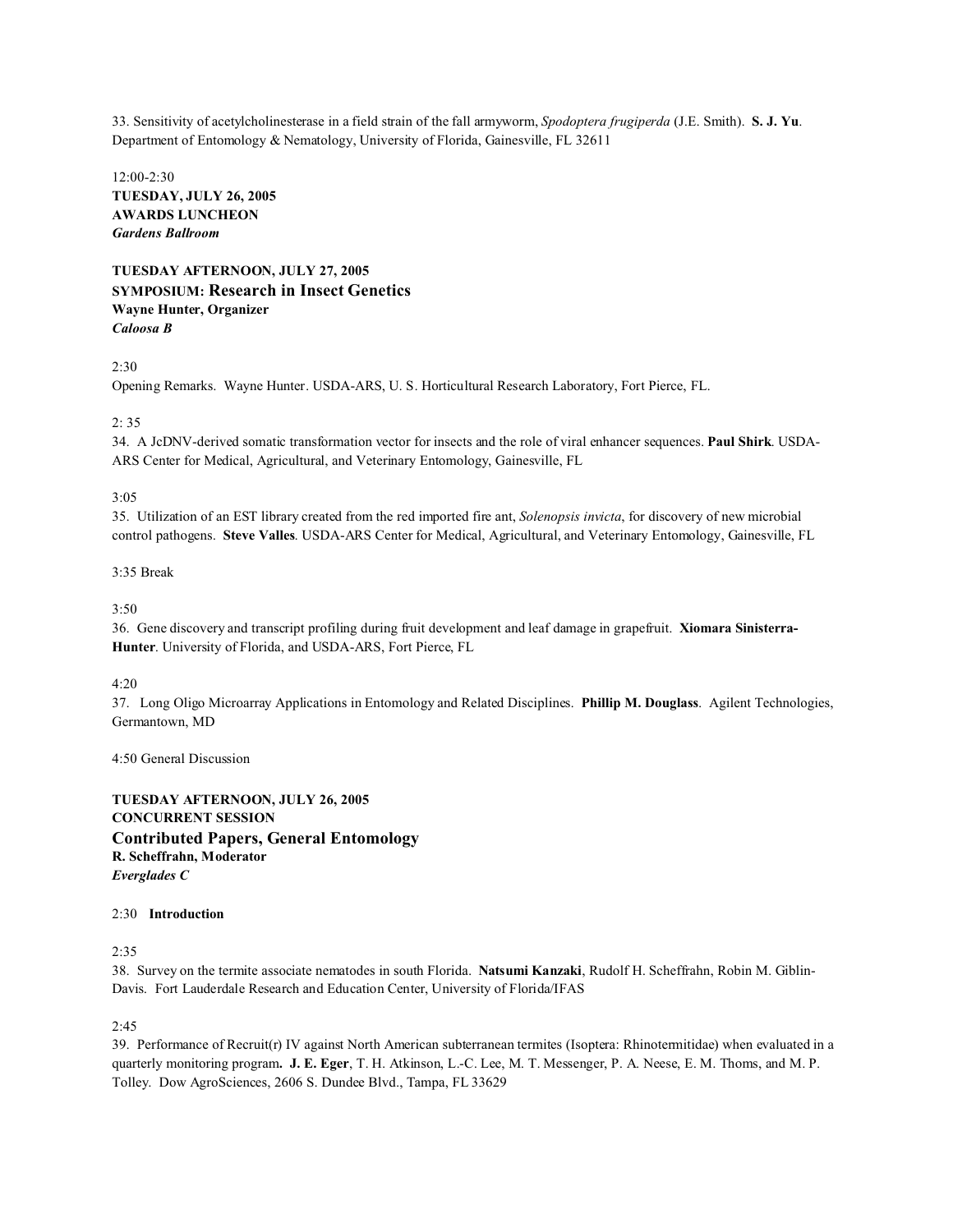40. "Super-Sizing" Fumigation: Fumigation of a university chemistry research building with Vikane gas fumigant. **Ellen Thoms** and Roger Mensing. Dow AgroSciences, Gainesville, FL) and

#### 3:05

41. Off With Their Heads! The Establishment of the Decapitating Phorid Fly. **Adrian Hunsberger** and Ruben Regalado. UF/Miami-Dade County Extension, Homestead, FL

#### 3:15 **Break**

### 3:30

42. Does *Melaleuca quinquenervia* chemotype matter to the *Fergusobia quinquenerviae/Fergusonina turneri* complex? **R. M. Giblin-Davis**, Weimin Ye, K. A. Davies, S. J. Scheffer, G. S. Taylor, M. F. Purcell, G. Wheeler, P. Pratt, T. D. Center, and W. K. Thomas. University of Florida, 3205 College Avenue, Fort Lauderdale, FL 33314

#### 3:40

43. Food quality and reproductive fitness of the predator *Podisus maculiventris*. **Jeffrey P. Shapiro** and Jesusa C. Legaspi. USDA, ARS, CMAVE, 1600 SW 23rd Drive, Gainesville, Florida 32608

#### 3:50

44. Prospects for biocontrol of the Glassy-winged sharpshooter, *Homalodisca coagulata* (Say). **Christopher Tipping** and Russ Mizell III. University of Florida NFREC, 155 Research Rd, Quincy, FL 32351

#### 4:00

45. Effectiveness of two Predatory Mites in Controlling the Twospotted Spider Mite, *Tetranychus urticae* (Acari: Tetranychidae) in West Central Florida. **S.I. Rondon**, J.F. Price, C. Nagle, and D.J. Cantliffe. Univ. of Florida, Horticultural Science Dept.

#### 4:10

46. Incidence of *Diaphorina citri* (Homoptera: Psyllidae) and its natural enemies in Puerto Rico. **R.W.H. Pluke**, P.A. Stansly, & A. Escribano. Southwest Florida Research and Education Center, Institute of Food and Agricultural Science, University of Florida, 2686 St. Rd. 29 N., Immokalee, FL 34142

#### 4:30-5:30

**Informal meeting, Industry Affiliates of the Florida Entomological Society Scott Ferguson** presiding *Everglades C*

#### **WEDNESDAY MORNING, JULY 27, 2005**

8:00 - 10:00 Registration *Registration 2*

**Contributed Papers, General Entomology R. Meagher, Moderator** *Everglades A*

8:00 **Introduction**

8:05

47. Non-Indigenous Insect Species in Puerto Rico: A Case Study. **Rosa A. Franqui**. University of Puerto Rico-Mayagüez Campus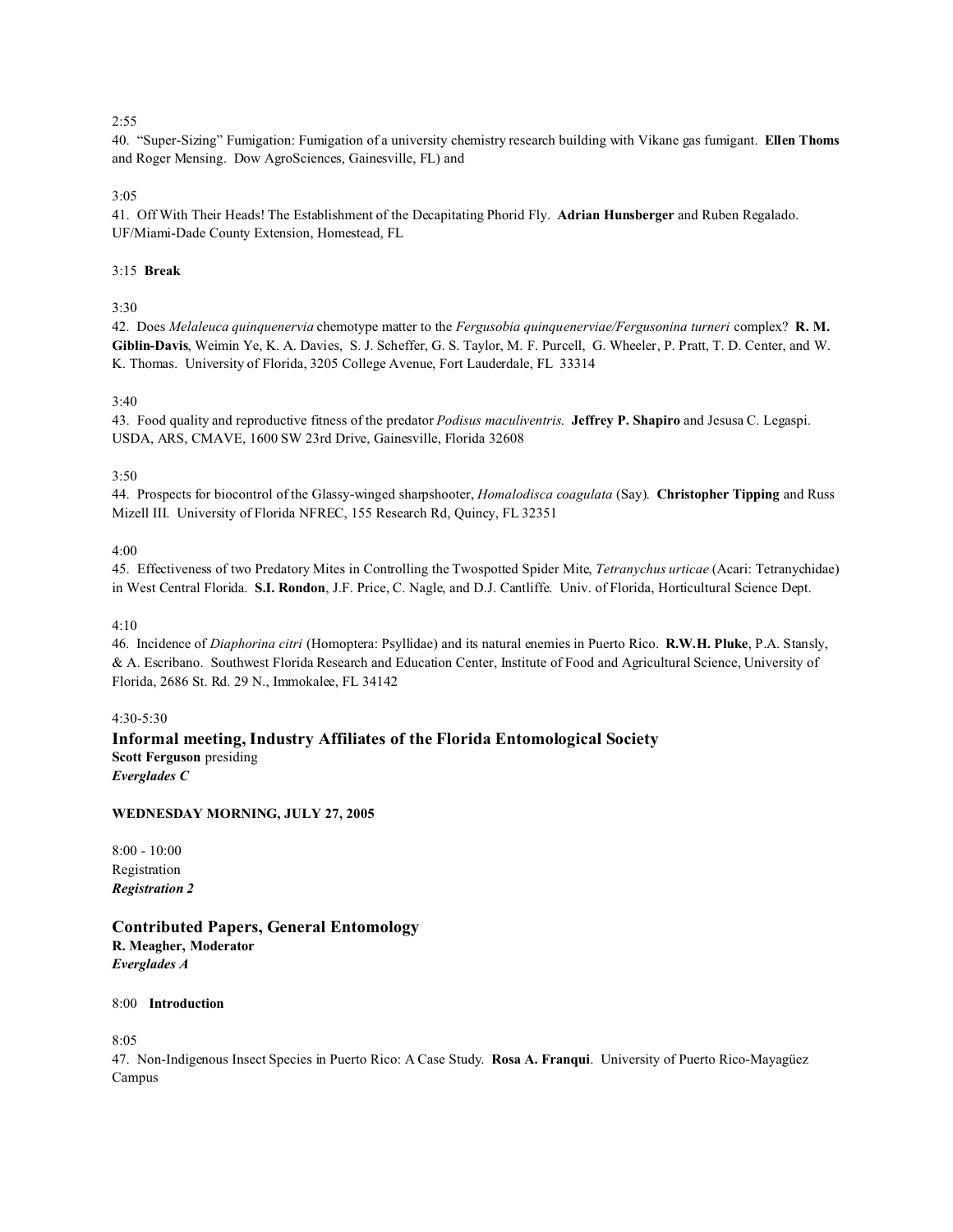48. The obligate parasitic beetle*, Coccotrypes rhizophorae* causes high mortality in its host plant, *Rhizophora mangle* (Red Mangrove) and may influence canopy dominance in mangrove forests in Florida. **Donna J. Devlin**. Harbor Branch Oceanographic Institute, Ft. Pierce, Florida, USA 34946

8:25

49. Entomological Website Usage Patterns. **Richard Mankin**. USDA-ARS CMAVE, , 1700 SW 23rd Drive, Gainesville, FL 32608

#### 8:35

50. Seasonal Activity of Pink Hibiscus Mealybug in East Central Florida Based on Pheromone Trapping of Males. **David G. Hall** and Stephen L. Lapointe. USDA-ARS, 2001 South Rock Road, Fort Pierce, FL 34945

#### 8:45

51. Effects of Fall Armyworm Interstrain Mating in Wild Populations. **Robert L. Meagher**, Rod Nagoshi, Gregg Nuessley and David Hall. USDA-ARS-CMAVE, 1700 SW 23rd Drive, Gainesville, FL 32608

#### 8:55

52. Phenological modeling for arthropods: Is Florida different than the rest of the U.S.? **Russell F. Mizell, III**. University of Florida, NFREC-Quincy

#### 9:05

53. BAS 320 I: Control of Key Insect Pests in Vegetables. **Larry J. Newsom**. BASF Corp., 2511 Old Ocilla Road, Tifton, GA 31794

#### 9:15

54. Does time of whitefly infestation affect the development of tomato irregular ripening disorder? **C. L. McKenzie** and J. P. Albano. Subtropical Insects Research Unit, United States Horticultural Research Laboratory, 2001 South Rock Road, Fort Pierce, FL 34945

#### 9:25 Break

#### 9:40

55. Distribution of Chilli thrips, *Scirtothrips dorsalis* Hood in pepper fields in St. Vincent and the Granadines. **D. R. Seal**, M. Ciomperlik, M. L. Richards, and W. Klassen. University of Florida-IFAS, Tropical Research and Education Center, Homestead, FL

#### 9:50

56. Management of the Sweetpotato Weevil in Louisiana. Tara P. Smith, **Abner M. Hammond**, and Tad Hardy. Dept. of Entomology, LSU Agricultural Center, Baton Rouge, La.

#### 10:00

57. Relationships between adult banded cucumber beetle (*Diabrotica balteata*) populations in sweet potatoes, harvest date, soil type, and larval root damage at harvest. **Richard Story**, Abner Hammond, Jeff Murray, Entomology Department, LSU, Baton Rouge, LA 70803

#### 10:10

58. *Diaprepes, Phytophthora*, and hurricanes: Differential growth and survival of Hamlin orange trees budded to five rootstocks in an experimental grove. **Robin J. Stuart**, Clayton W. McCoy, and William S. Castle Citrus Research and Education Center, IFAS, University of Florida, Lake Alfred, FL 33850